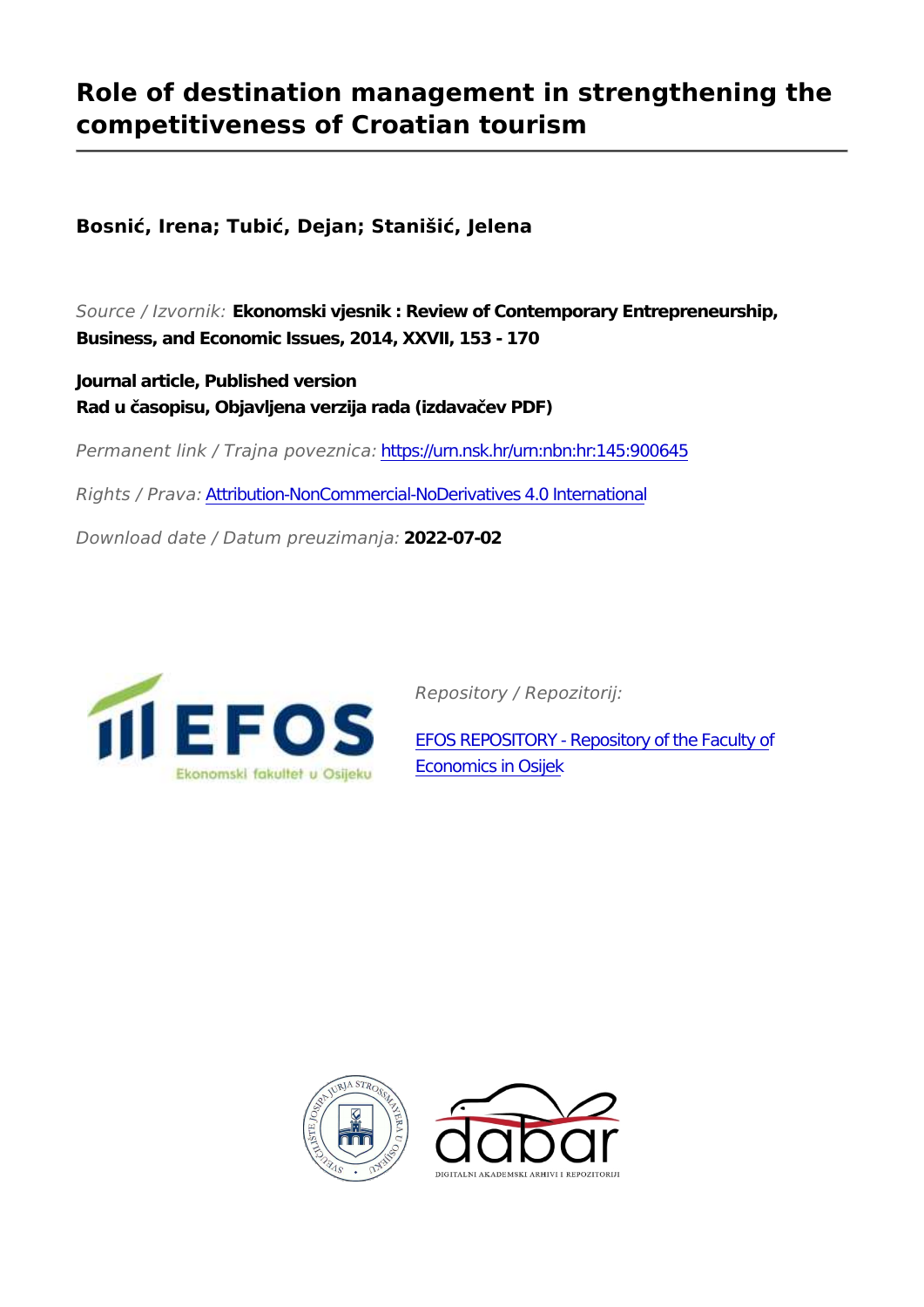*Irena Bosnić College for Management in Tourism and Informatics in Virovitica Matije Gupca 78, 33 000 Virovitica irena.bosnic@vsmti.hr Phone: +385914470008*

#### *Dejan Tubić*

*College for Management in Tourism and Informatics in Virovitica Matije Gupca 78, 33 000 Virovitica dejan.tubic@vsmti.hr Phone: +385914721112*

*Jelena Stanišić Osimpex d.o.o., Europske avenije 2, 31 000 Osijek jstanisic8@gmail.com Phone: +38598372671*

*UDK 338.48:65.01] (497.5) Review article*

*Received: February 5, 2014 Accepted for publishing: March 20, 2014*

# **ROLE OF DESTINATION MANAGEMENT IN STRENGTHENING THE COMPETITIVENESS OF CROATIAN TOURISM**

#### **ABSTRACT**

Tourism today is marked by various social-economic trends. Croatia as a tourist destination is present on the networked international tourism market, which imposes daily adjustments to varying conditions on the market, primarily through improvement of the competitiveness of its own tourism offer. An important precondition for forming such an offer is an effective system for managing a tourist destination or destination management. With its accession to the European Union, Croatia has become a part of the European tourist market, which is a boost for tourism but also challenging, as it needs to stay true to its identity and maintain its uniqueness. Due to Croatia's new macroenvironment, conditions and rapidly changing consumer requirements on the global tourism market, as well as global economic and political instability, which has not left the European Union unscathed, strategic operational planning and clear guidance for the future development of tourism in Croatia are essential. Thus, the goal of this paper is to emphasize the importance and functionality of destination management for the development of competitiveness of Croatian tourism, with emphasis on strategic managing of its development and review the challenges and adaptations to the conditions on the European tourism market.

**Keywords:** management, functions of destination management, competitiveness, Croatian tourism.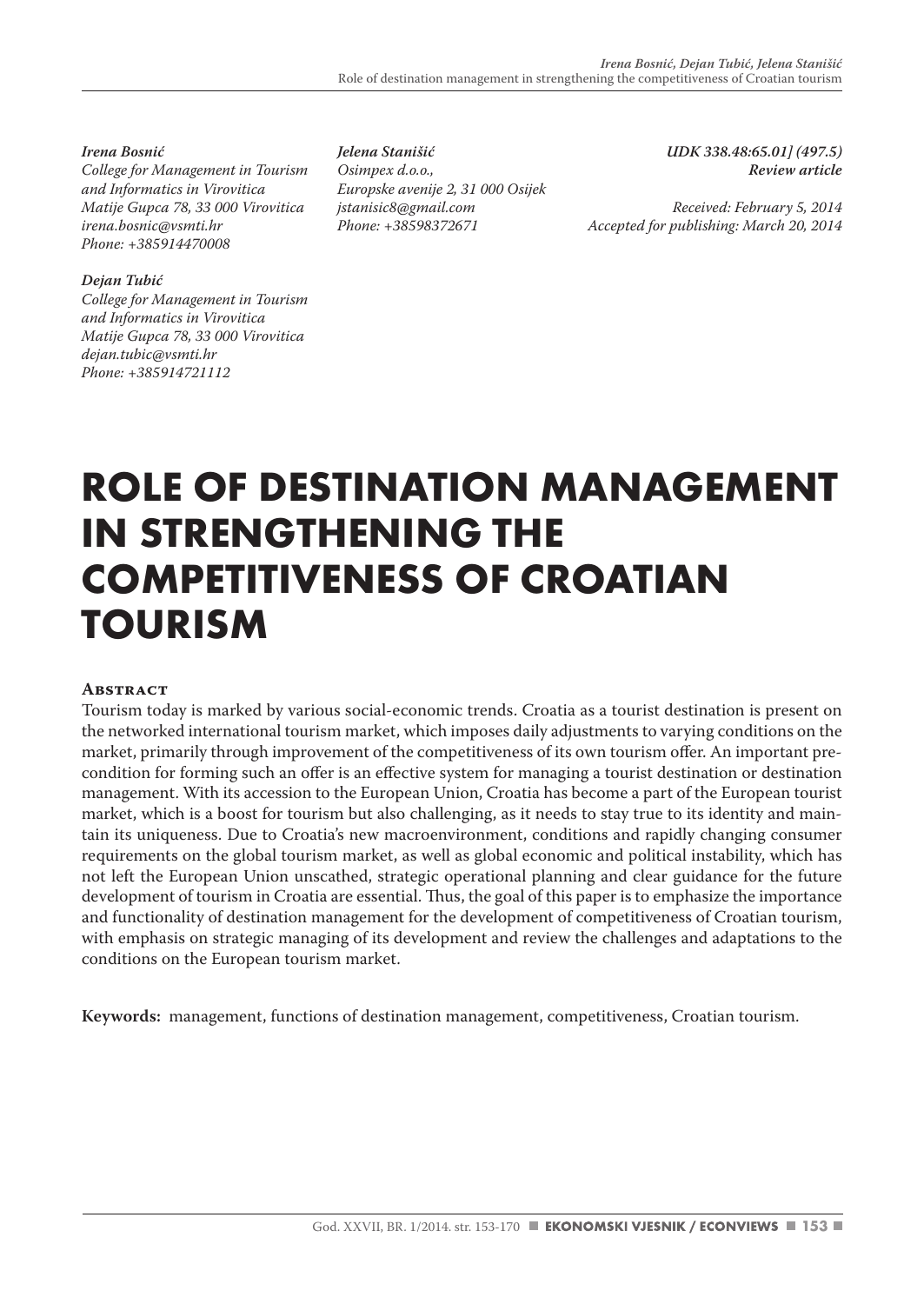# *1. Introduction*

Today´s tourist population is more active and demands a more meaningful and more complex tourist product. Instead of the tourist product, the tourist experience is more commonly considered today. No matter the degree of the tourist development of our destination and geographic area where they are situated, managing tourism on all levels of decisionmaking is becoming more complex. In addition, it is important to emphasize that in the conditions of very dynamic and more and more difficult to predict global changes, survival, growth and development of tourist destination assumes continuous strategic thinking. The European Union (EU) recognizes Croatia as a tourist destination with potential, thus the task of destination management is to fully use this potential for the purpose of its own prosperity by using the system of values of sustainable development and the competitive strategy of the EU in the domain of tourism. In contemporary conditions, sustainable competitive advantage of a tourist destination needs to be based on the following: uniqueness and authenticity of resource-attractiveness, ecological preservation and a positive perception of environmental quality, qualitative properties and specificity of the tourist infrastructure and suprastructure, the quality of human capital, creative and innovative solutions of the marketing system, promotion of the destination, and on various combinations of all individual factors (Čorak, 2011). These demand a specific approach to managing the tourist destination and the use of specific models of destination management. Therefore, the main goal of this paper is related to the presentation of the role of contemporary management and its functions for the advancement of competitiveness of the Croatian tourist product. In addition, it highlights the challenges it has to face regarding new business conditions on the European market. In fact, if the right strategies are applied, Croatia can become one of the best and the most successful tourist destinations in the EU.

# *2. Management of tourist destination*

By perceiving the basic postulate of tourism and the function of management, it is possible to find many possibilities and needs for the application of modern management in daily tourism practice through its basic elements and functions, which need to be used on all levels of individual tourist destination.

# *2.1. Tourist destination*

The term tourist destination refers to the geographic area that is different from the place of the permanent residence of a tourist, where tourist activity is implemented and tourist products are consumed. It is possible to define it as a location of tourist consumption (Čavlek et al., 2011). It represents "the flexible, dynamic space whose borders are determined by the market itself, regardless of administrative limits" (Dulčić and Petrić, 2001). The tourist destination is "one of the elements of the tourist system and it encourages the activity of the entire system by attracting tourists, motivating their arrivals and connects all parts of a destination" (Križman-Pavlović, 2008). In a broader sense, tourist destination can be defined as "every destination of tourist travel, from an autonomous tourist object, airport or port to the tourist place, region and tourist country. A tourist destination implies a wide, integrated space that builds its own tourist identity on the concept of cumulative attractions, which allows the experience, and with additional tourist infrastructure, it represents an area where tourists gather. Tourist destination is dictated by the wishes, inclinations and the needs of the tourists" (Vukonić and Čavlek, 2001). Therefore, it originates from the necessity and arrangement of a larger area unit than the tourist area, which will ensure better utilization of the location, possibility of valorisation of inferior tourist resources, more complex offer for potential tourists through numerous tourist attractions, better options for the creation of the tourist identity and recognition on the tourist market.

Tourist destination does not have fixed borders, it can be any destination from departure until the tourists return to the place of their permanent residence, and it can exist on different levels: national, regional and subregional. Every destination (place,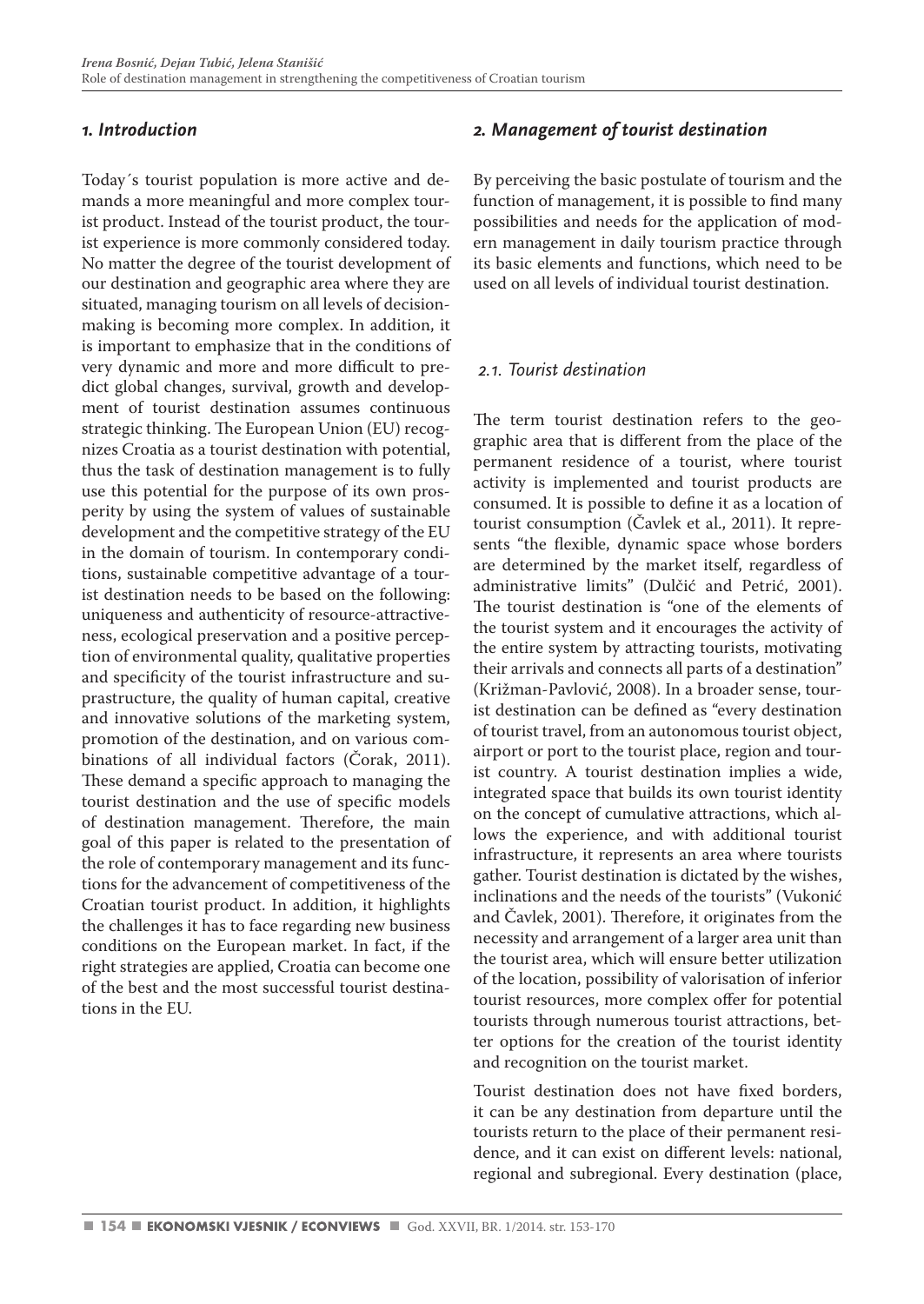region, state) is an area of exchange in which offer and demand are constantly met, while the inner area of a destination can be perceived as a market that sells numerous individual (partial) products and services intended for satisfaction of tourist needs. Therefore, it can be concluded that tourist destination is an area independent of administrative limits, which has certain elements of the offer or certain attractions, i.e., tourism facilities and services that tourists choose and providers offer on the market. As it is oriented towards tourist demand or the tourist market, it depends on the ability of attracting tourists and complete satisfaction of the complex tourist needs whether some area will become a tourist destination. Tourist destination has to combine various resources and create a specific tourist product that will be recognizable and competitive on the tourist market. Thus, they are not static. Instead, they are changing and developing according to the preferences and needs of guests from which basic objectives of tourist destinations arise (Magaš, 2003): to ensure quality for the guests and long-term existence of the local population.

For the purpose of achieving the stated goals and ensuring the survival of particular destinations in an increasing competitive environment, it is necessary to manage the development of the tourist destination, which implies constant strategic planning and thinking.

# *2.2. The specificity of destination management*

Destination management can be defined as the process of creating, guiding and adjusting factors that participate in the creation of a unique tourist product of a destination in which individuals, by working together in groups, effectively realize set socioeconomic goals. Thereby, destination management represents the group of management staff on all levels who through their work and through the work of others achieve the basic functions of management in an area of destination (Geić, 2010). Management of tourist destination must comply with the principles, courses and requirements in the same way as the management of any other system that seeks profit. Magaš (2003) points out that the management of tourist organization and destination can be defined as the process of shaping, managing and developing a tourist system, public offer and public interest in a destination. Thereby, he emphasizes the basic tasks for the management of a tourist organization:

- ensuring normative framework;
- ensuring cooperative and complex activities of various groups within the system of an organization;
- ensuring strategic competitiveness and increasing company and destination value.

The normative level deals with the principle decisions about the purpose and legitimacy of an organization as well as global ways of their realization. The strategic level has the obligation of ensuring competitiveness of an organization while the operative level assumes short-term operational planning in which short-term goals, measures and means for their realization are determined. Furthermore, Petrić (2011) points out that the purpose of managing a tourist destination is, first of all, to create an appropriate environment for the development of tourism in a destination which assumes the planning of development in an area, development of necessary human resources, development of destination product, technology and support system. In addition, the task for management of a tourist destination is to attract visitors to a destination by appropriate marketing activities and with operational activities, raise the quality of the tourist experience.

Managing a destination is necessary first for its competitiveness and sustainability. The main goal of the management of a tourist organization emphasizes long-term insurance of the competitive ability of the destination. The competitive advantage of a tourist destination can be defined as the ability of the management of the tourist destination to develop and fully combine derived and natural elements of a tourist offer. Competitiveness of destination is the ability to increase tourist consumption, to attract tourists on a larger scale and offer them an unforgettable experience, all the while being profitable and benefiting future generations (Sheldon and Park according to Bartoluci, 2013). Thus, in order to be competitive on the global tourist market, the tourist destination has to be innovative and constantly seeking new sources of comparative advantages (Krešić, 2007). This kind of complexity and interdependence of elements of the offer in a tourist destination needs to be managed and strategically led as a competitive unit with the goal of ensuring long-term competitiveness (Magaš, 2003). Success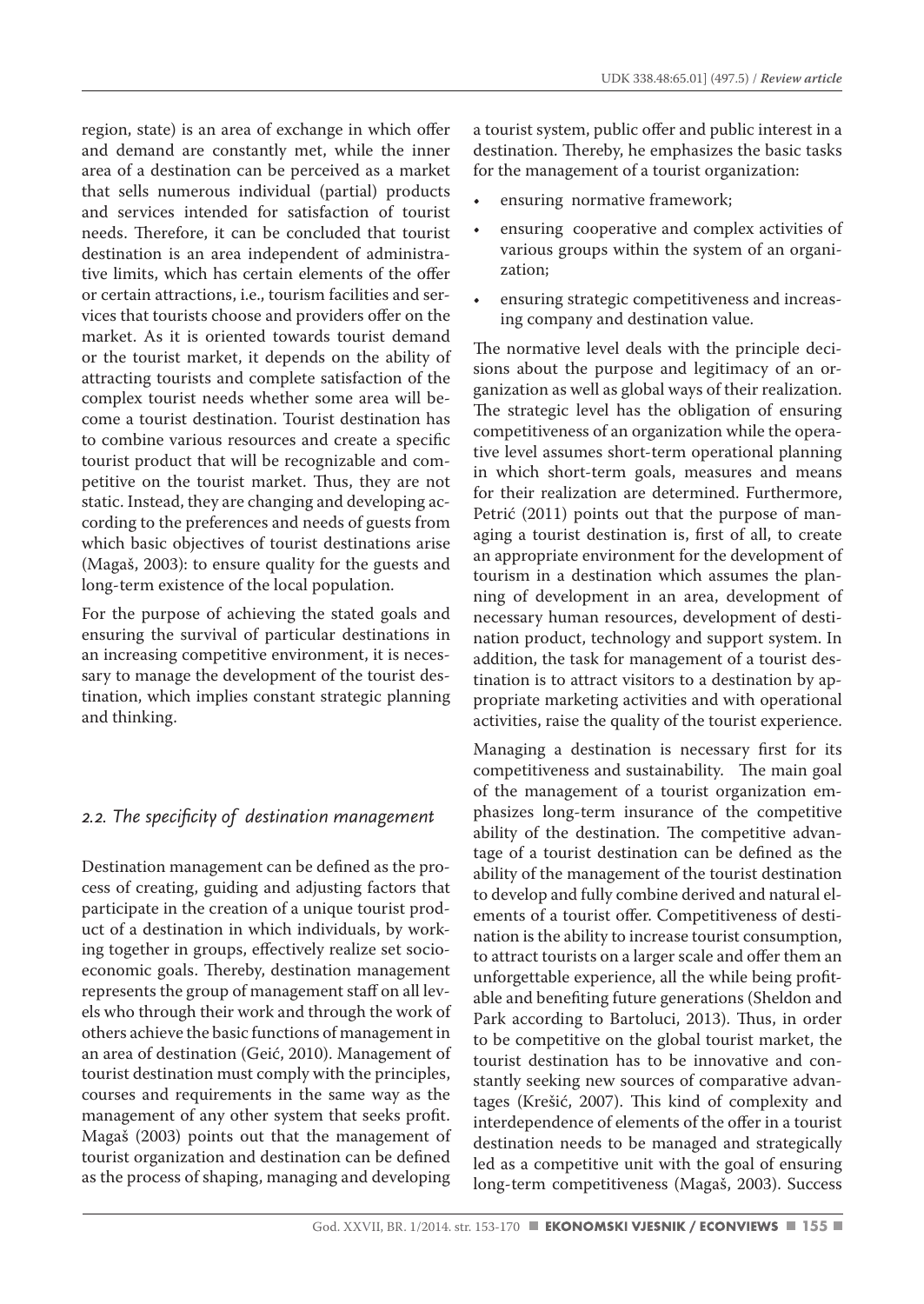of the tourist destination on the global market depends on the general level of quality of tourist offer and available products (Gržinić and Saftić, 2012). Destination is manageable through organizations that should join a tourist community: agencies, hotels, restaurants, room renters, tradesmen and all other service providers (Bartoluci, 2013).

Managing a tourist destination is a long-term process that should ensure the competitiveness of the destination as well as achieve a higher quality of life standard for the local population and the preservation of the cultural identity of the whole tourist destination. Such long-term goals contain components such as (Blažević, 2007):

# *Figure 1. Functions of management of tourist destination*

- optimal economic development of destination;
- a higher quality of life standard for the local population;
- preservation of necessary levels of ecology;
- cultural and historic heritage preservation and use of heritage in economic and general growth.

Destination management takes over the responsibility of defining long-term goals (where to go), considering all activities that lead to the realization of these goals (what to do) and achieving competitive advantages along the way (how to do it) (Ivanović in Blažević and Peršić, 2009). The tourist destination is a dynamic space whose boundaries are determined by the market itself. The basic problems of a destination stem from coordinating numerous elements that directly and indirectly participate in



*Source: Petrić, L. (2011). Managing of tourist destination - principles and practice, Split: Faculty of Economics, p. 30.*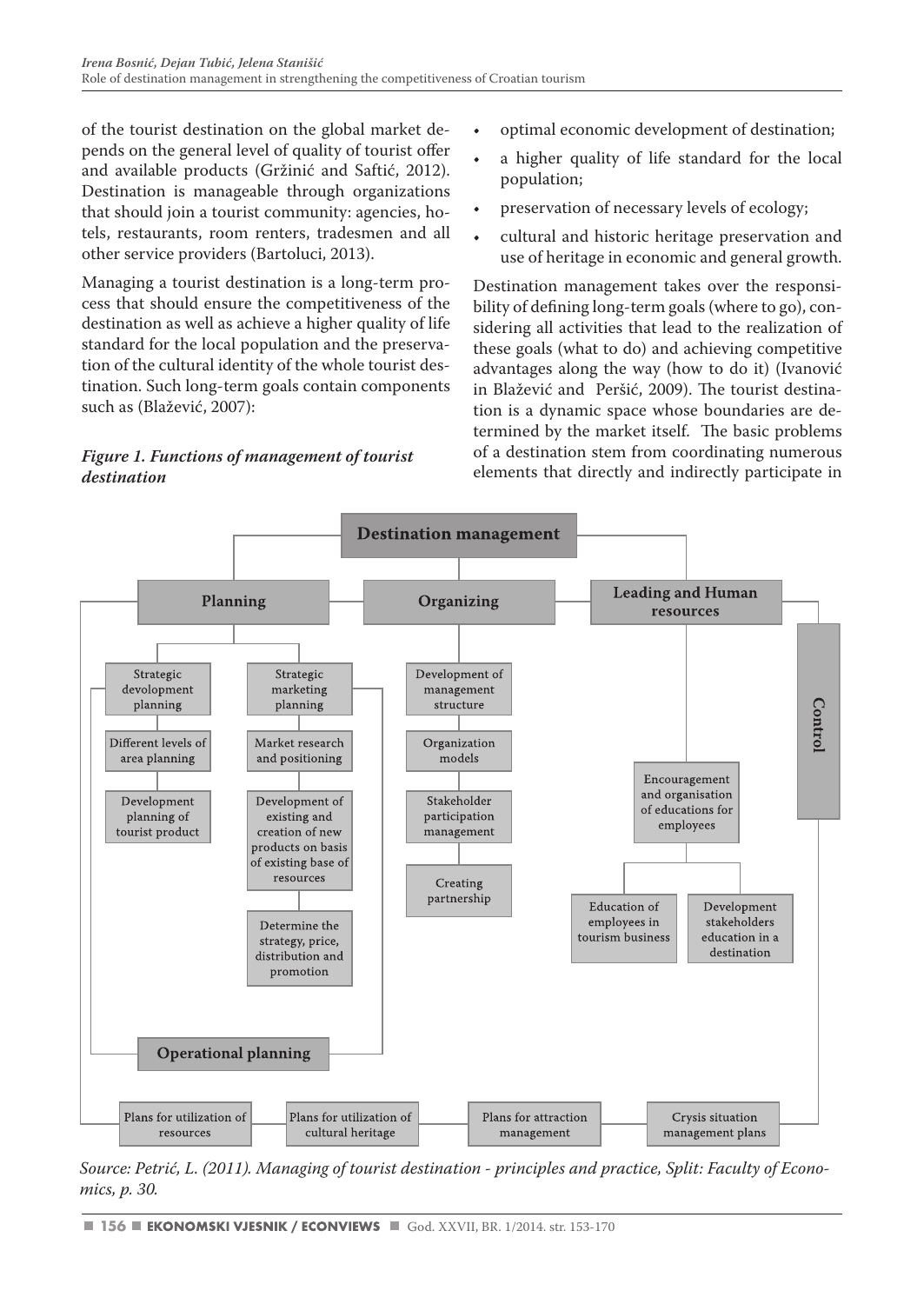the creation of a tourist system of a destination. Thus, management and planning of development of a destination are very important, especially if tourism needs to preserve the elements of destination and to be noticed as an acceptable tourist offer.

#### *2.3. Functions of destination management*

Destination management assumes a number of activities/functions that are interwoven and complement each other. They can be connected with the basic functions of the management or related to planning, organization, human resources, leadership, control and a constant monitoring of a number of activities that are conducted on the operational level *(Figure 1).*

The basic functions of destination management are planning, organization and control while the function of finding appropriate human resources and leadership are not conducted on a general level but on the level of individual subjects. However, encouraging education and staff training on all levels is one of the important tasks by a governing body of a destination.

#### *2.3.1. Function of planning in a tourist destination*

Planning for tourism on all levels is crucial for the realization of successful development of tourism, since it represents a permanent and dynamic process oriented towards the future. Planning of destination management stems from the necessity of cooperation of different hosts of tourist offer and of the government, private sector, population, tourist communities and others who are in this way also included in the planning process. Destination management requires an integrated approach, which implies conscious and planned activities of various participants for the purpose of projecting, shaping and directing development in a certain area. This approach takes account of the available natural potentials and integrates economic, social, spatial, ecological and infrastructure aspects (Dulčić and Petrić, 2001). The process of integral planning is conducted on two basic levels: through phases of strategic and operational planning (Petrić, 2011). Strategic planning determines the goals and guidelines for operational activities in a tourist destination and involves defining the mission and vision, setting the goals and developing strategies which for realization of those goals. Operational planning stems from strategic planning and elaborates on policy and programs. It also defines the responsible persons/organizations and other requirements for realizing strategic plans for the development of a tourist destination. Every tourist destination must manage its own development and accordingly ensure integral planning which unites: analysis of the destination, the vision, mission and goals, shaping strategies, an action plan, implementation and control of set activities. Furthermore, it can be distinguished from general development and marketing planning (Petrić, 2011) since tourist destination is a complex phenomena and its development has to be integrally deliberated as well as simultaneously respect different development and marketing factors. Planning of tourist development can be conducted on different territorial levels: international, interregional and/or interstate, national, regional and local (Petrić, 2011).

International planning is conducted on the level of particular international organizations such as the World Tourism Organization (UNWTO), which provides guidelines to its members and the governments of some states. Interregional/interstate planning includes two or more states in particular regions (mainly the border regions) that have similar or the same features and they conduct planning of particular aspects of tourism development. Planning on the national level pertains to the realization of national tourist goals and includes preparation of national tourist development plans or Master plans. Furthermore, a strategic marketing plan includes defining tourist organizational structure, adopting measures of tourist policy, plans, programmes, education and staff training, defining potential economic, ecological and sociocultural influences of development of tourism, as well as defining how these will be implemented on the national level. It also includes short-term strategies and projects. Regional planning is mainly defined by plans on the national level, while local planning pertains to planning on the level of a particular place or tourist zone (Petrić, 2011). When planning, it should be taken into account that all plans on the local level must coincide with the plans and strategy of development of tourism on regional and national levels.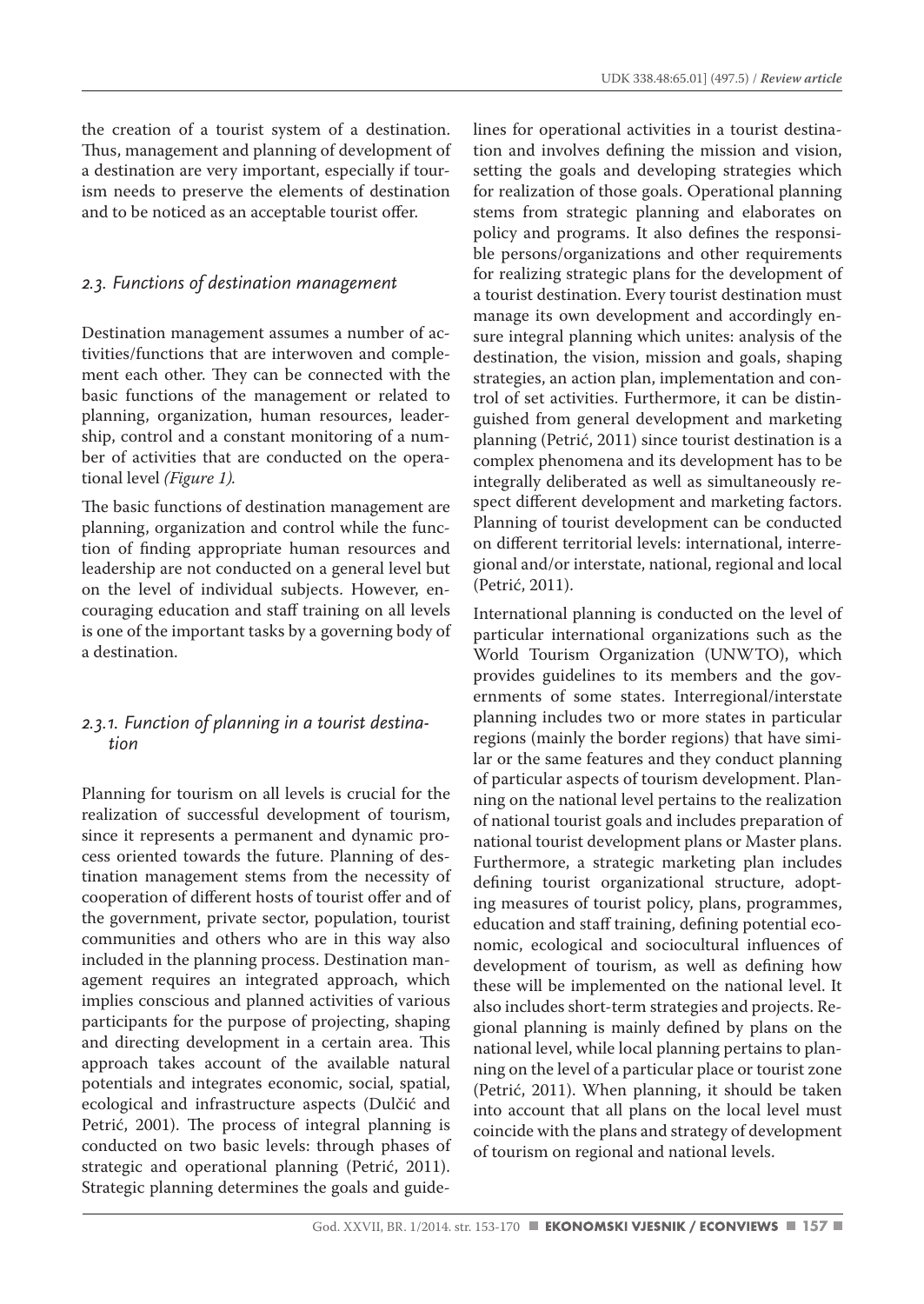# *2.3.2.Function of organizing a tourist destination*

The function of organizing a tourist destination can be defined as a system of connecting, coordinating and managing different elements of tourist offer for optimal realization of a planned strategy for the development of tourism destination (Bartoluci, 2013). In addition, every business entity has its own organizational structure. Destination management organization (DMO) manages and coordinates the work of various business subjects that have common and conflicting goals and interests. Tourist organizations on a destination level have common functions: marketing, research and development. These functions are integrated and coordinated by destination management. For successful management of a destination cooperation between these interest groups is crucial: the public sector, private sector, local population and tourists (Magaš, 2008). Therefore, contemporary management of a destination requires coalition and partnership of many organizations and interest groups, public, private and non-profit. The managing body of such a system is the Destination Management Organization (DMO), and its task is to coordinate activities for all development factors *(Table 1)*.

# *Table 1. Typical roles and responsibilities of the DMO on national, regional and local levels*

The organizational structure of such bodies is different, but it has the same division as national, regional and local organizations in charge of managing a destination (Petrić, 2011). Thus, the main task of the DMO is a business activity that unites and coordinates the work of different businesses and similar entities in designing and realizing the tourist product for its optimal quality, competitiveness, sustainability and achieving the best economic effects on the tourist market.

Destination management organization can be organized as follows: (UNWTO)<sup>1</sup>

- Department of a public authority;
- Partnership of various entities/institutions of a public autonomous authority;
- Partnership of various entities/institutions of public authority with a common management body;
- Organ of a public authority that is serviced by private companies;
- Association or company financed exclusively from the resources of the private sector (partnership);
- Public-private partnerships that cover certain functions (usually in the form of non-profit organizations).

|                                                              | <b>National</b> | Regional     | Local |
|--------------------------------------------------------------|-----------------|--------------|-------|
| Promoting and creating a brand and image for the destination | ✓               | ✓            |       |
| Encouraging entrepreneurship                                 | ✓               | $\checkmark$ |       |
| Collection and distribution of information                   | ✓               | $\checkmark$ |       |
| Facilitating booking                                         |                 |              |       |
| Coordination and managing                                    |                 |              |       |
| Visitor and booking information                              |                 |              |       |
| Training and education                                       |                 | $\checkmark$ |       |
| <b>Business consulting</b>                                   |                 | ✓            |       |
| Help in creating the product                                 |                 | ✓            |       |
| Development and management of events                         |                 |              |       |
| Development and management of attractions                    |                 |              |       |
| Strategies, research and development                         | ✓               | ✓            |       |

*Source: A Practical Guide for Tourism Destination Management (2007). WTO, p. 135.*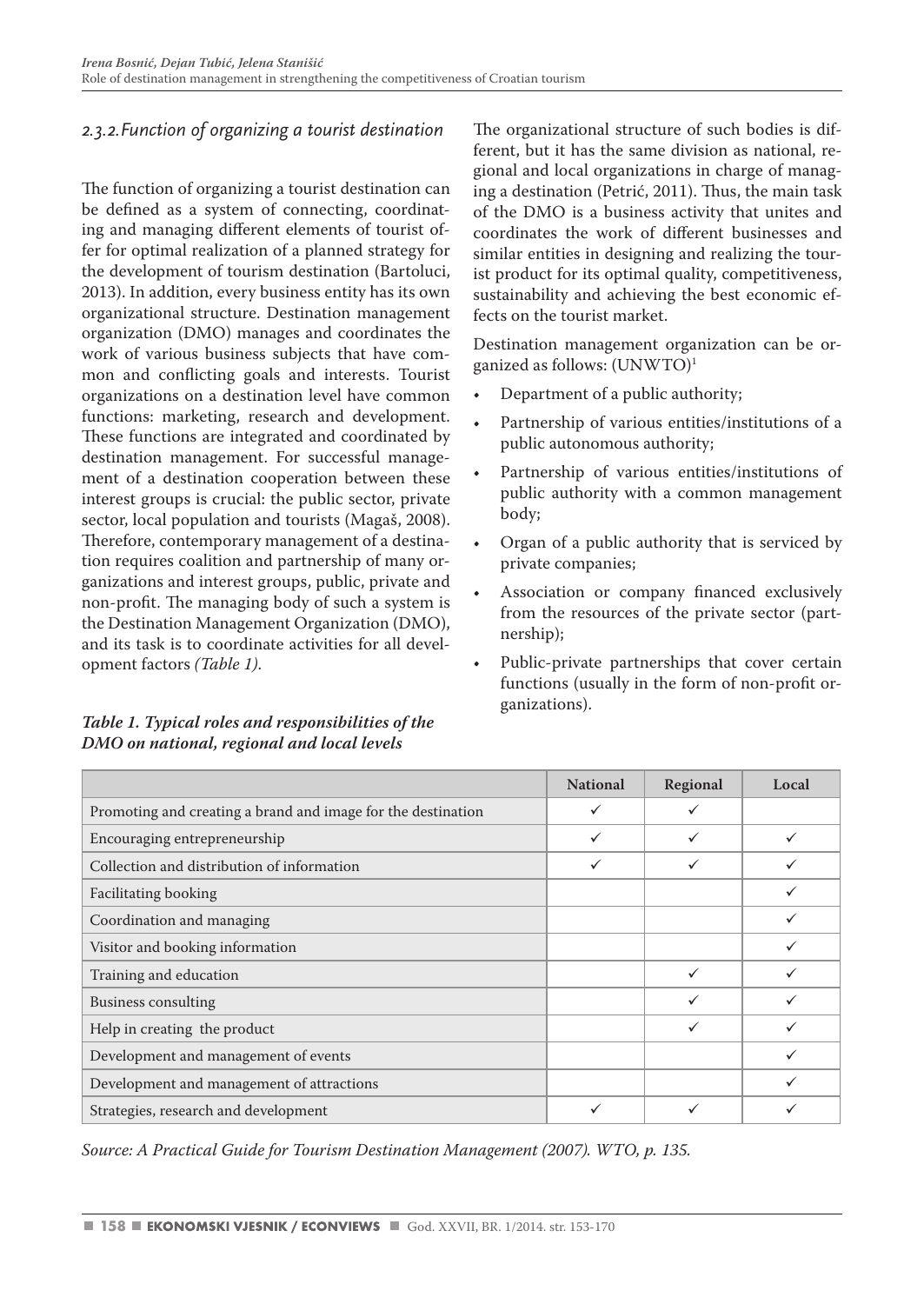Destination management can be organized in the form of destination management companies (Magaš, 2008) which represent the interests of organizations and their affiliates on the tourist market, and engage primarily in planning and marketing, while some other destination marketing functions are not performed. Clustering has recently become a model for organizing and integrating at the level of a tourist destination. The goal of the clustering is to locate and integrate complementary businesses within a particular region. Clusters in tourism are built on competitive advantages according to the principles of partnership relations. A destination is an area for planning, organizing and connecting through clusters (Bartoluci, 2013). In the Republic Croatia several institutions and organizations that participate in activities related to numerous aspects of managing tourism in a destination are:

- State office for administration;
- Croatian Chamber of Economy;
- Local and regional self-government units (specifically established departments of tourist development or departments of economic development);
- Tourist boards.

The State administrative office is indirectly in charge of managing a tourist destination in the following ways: conducting inspection over tourist entities, categorizing accommodation facilities, issuing certificates/licenses for people in the tourist industry such as tourist guides. The Croatian Chamber of Economy, although it does not directly manage tourism in a destination, is a very important organization that unites and protects the interests of tourist entities and through its representatives promotes tourism. The role of administrative departments for tourism in units of local and regional self-government is quite similar to the role of the DMO, although they do not perform all DMO activities. Administrative departments for tourism are responsible for monitoring and analyzing tourism trends, current hospitality industry and tourist offer and factors that influence tourism competitiveness and quality. They also propose measures for promotion and systematic development of all selective forms of tourism as well as development of small enterprises through various incentive and development programs; they provide consulting services to potential investors, etc. Tourist boards are formed, first of all, "to promote and advance tourism in the Republic of Croatia and economic interests of legal and natural persons that provide hospitality and other tourist services or they conduct other jobs directly related to tourism in a way that they manage the destination on their base level".2 The system of tourist boards includes destinations, cities, areas, counties, the Tourist Board of city of Zagreb and the Croatian Tourist Board.3 According to the scope of their work, tourist boards are becoming destination management organizations whose main tasks include management of integral development and marketing of the destination for which they were established.4 For effective management of a destination it is necessary to form a strongly structured and institutionalized destination management that has all the necessary resources (human and economic) for quality management of a destination and functions independently and responsibly with the support of public institutions, the private sector and the local population (Cetinski in Blažević and Peršić, 2009).

# *2.3.3. Function of control in tourist destination*

Considering the specificity of tourism where there is more than one provider of tourist offer, control is necessary, especially in a tourist destination that is trying to represent a unique and integral product (Magaš, 2008). The focus is on consumers, who expect optimal realization of their expectations. Control, which involves monitoring the implementation of plans, is carried out by a destination management organization as an umbrella organization that coordinates all efforts of a destination (Petrić, 2011). The task of tourist destination management is to manage a destination so that the overall result achieved is better than the results that would have been achieved had the hotels and restaurants relied on their efforts alone. Furthermore, the task of destination management is to be included in all phases of the tourist product preparation process, starting with the phase of research and development, thereby making Croatia an integrated tourism destination. Strategic objectives should be integrated into relevant business activities and adequate assessment tools should be put in place to systematically measure and evaluate the performance of particular activities as well as ensure systematic control over their influence on the tourist destination as a whole (Magaš and Peršić, 2007).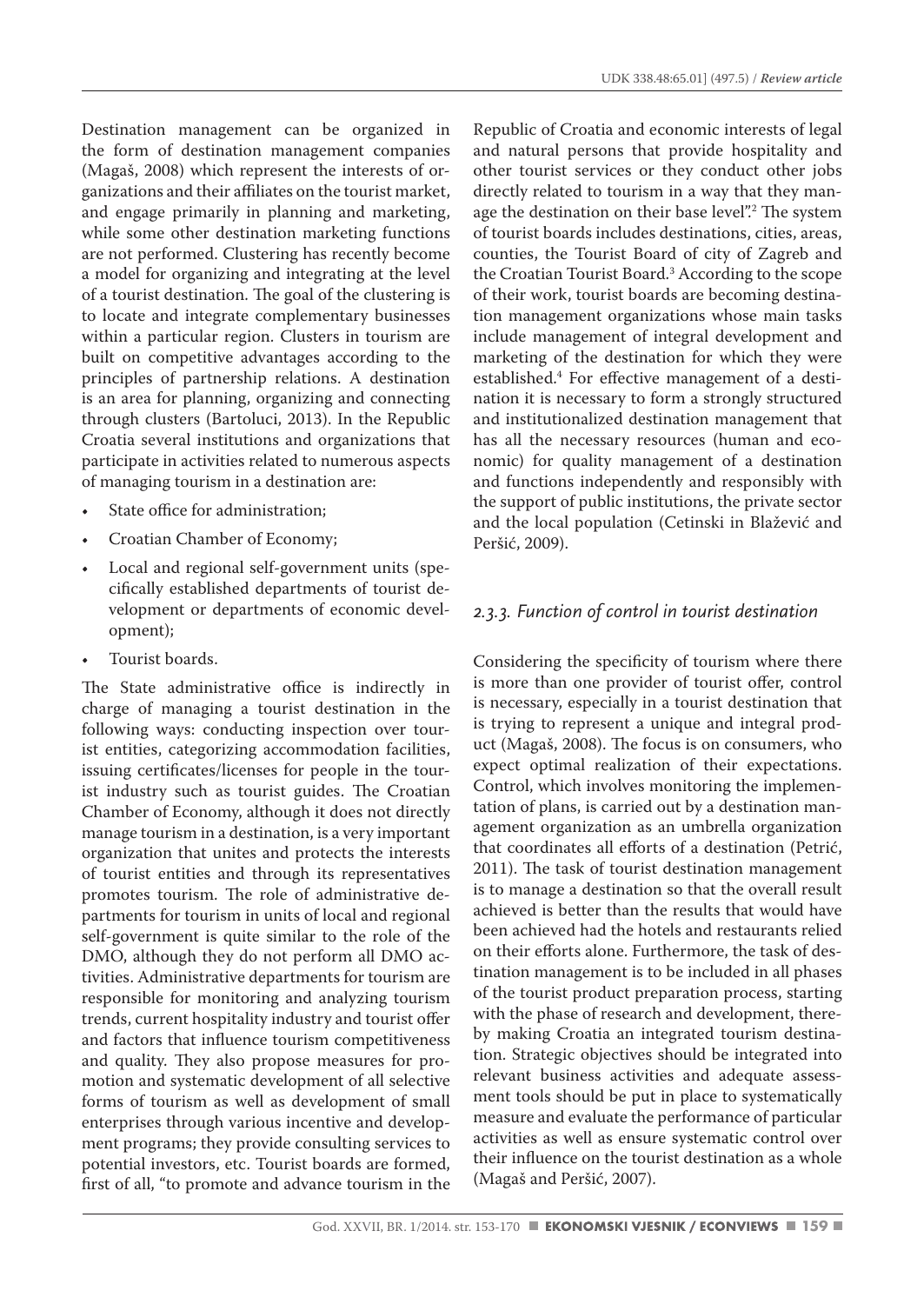

#### *Figure 2. Integrated product of tourist destination*

*Source: Magaš, D., Peršić, M. (2007): Integrated destination management in tourism, in Bartoluci, M., Čavlek N., et al., Tourism and Sport – aspects of development, Zagreb: Školska knjiga, p. 44.* 

In 2003, the European Commission published a Manual for Evaluating the Quality Performance of Tourist Destinations and Services in which it defined the terms that are essential for tourist destination management. Figure 6 illustrates that it is necessary to connect all factors of tourist destination management so that ultimately the expected benefits can be realized *(Figure 2.)*.

One or more recognizable authorities or organizations, also known as destination management organizations, can coordinate the tourist product at the destination level. True destination management will be successful if it employs high quality professionals, if it respects the opinion of the local self-government and if basic resources and tools are available which will ensure their active role in the planning and development of tourism. Therefore, the role of destination manager is to connect all participants of tourist offer, other stakeholders and resources in the area of tourist destination aimed at the realization of individual and global goals. In the process of business decision making, the management needs the necessary information to harmonize a tourist offer with the demand.

Information from environment are indicating to a possibility of adaptation of tourist sector to global processes (of market, assortment of offer, location, organization structure, cultures, environment) and their influence on a certain tourist destination (possibilities and threats). A key factor in this process is to determine the integral information system that will include weak and strong sides of all subjects included directly or indirectly in the offer on the level of tourist destination.

Therefore, the task of integrated quality management is to connect all participants that directly or indirectly participate in the shaping of content and quality of the tourist product in a tourist destination. Thereby, it should be noted that tourist satisfaction with hospitality in a tourist destination does not depend only on quality of material elements of the tourist product. There are other factors, such as hospitality, safety, etc., which means that the quality of the tourist destination is a function of numerous factors that have to be managed for increasing competitiveness and sustainability of tourist destination. Thus, the main goal of control process in tourist destination is achieving integral quality of a tourist destination system, because higher quality assumes higher competitiveness on the international market.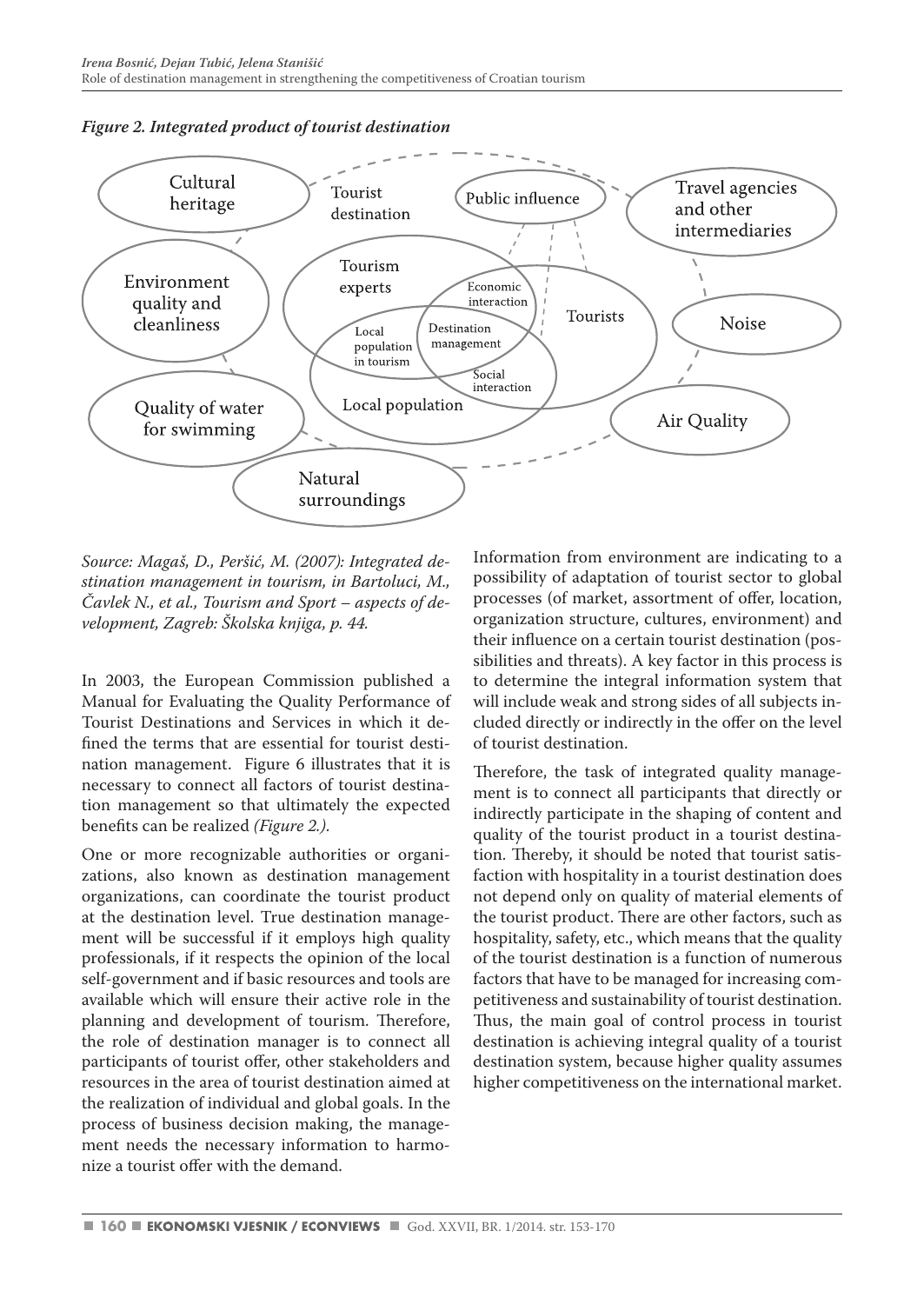#### **3. Market position and competitiveness of Croatian tourism on the international market***<sup>5</sup>*

To determine the position of Croatia on the international market, the following will be analyzed:

- market position of Croatia as opposed to main competitors;
- evaluation of tourist offer quality in international competitive environment.

# *3.1. Market position of Croatia as opposed to main competitors*

Primary competitive area of Croatia, determined through criteria of offer of similar products, similar tourist generating areas and similar prices are Spain, Italy, Greece, Turkey and Malta. It can be expanded to Bulgaria as an extensive market that competes with costs against Croatia on similar tourist generating areas, and over the past few years, it marks intensive development of tourism. In the analysis of market position of Croatia opposed to its main rivals, indicators related to offer and demand in collective sorts of accommodation were used:

- share of particular receptive markets in total tourist earnings of competitive area of countries scaled by the length of stay in total collective capacities;
- share of particular receptive markets in total accommodation capacities of competitive area of countries scaled by the number of beds in total collective capacities;
- index of penetration as a proportion of a share of country in overnight stays of a competitive area and share of country in capacities of competitive area;
- gross occupancy of hotels and other capacities per month.

According to the chart in Figure 3, Italy and Spain are the most important receptive areas of the competitive circle in 2009 that together have realized 77% of total demand in collective accommodation capacities.





*Source: The main plan and strategy of tourism of the Republic of Croatia, Report 3. (2011). Croatian tourism and competitive environment, Zagreb: The Institute for Tourism, p. 43.* 

The second best receptive areas are Turkey (9%) and Greece (7%), while Croatia holds the fifth position (4%). Bulgaria (2%) and Malta (1%) hold the least market shares. As Croatian tourism is characterized by "apartmanization", the Croatian share would significantly increase if the length of stay in private accommodation had been included (households).

Furthermore, in 2009 observed competitive macrodestinations have offered more than 10 million beds in collective accommodation capacities, of which 57% in hotels and similar accommodation facilities, 24% in camps and 19 % in other accommodation facilities, while Croatia in 2009 had on disposal 4.3% of collective capacities of analyzed groups of receptive areas (433,000 beds). The largest share in collective accommodation capacities was Italy (46%), then Spain (32%), Greece (8%) and Turkey (6%). The biggest shares of capacity increase in 2001 are Bulgaria (112%) and Turkey (65%), while Croatian capacities increased by 8%. Penetration index is used as an indicator of efficiency of using physical capacity. In the parameter of observed competitive countries, the biggest penetration index is Malta. However, camp capacities are not noted in Malta's official statistics, so the penetration index is not comparable to other countries.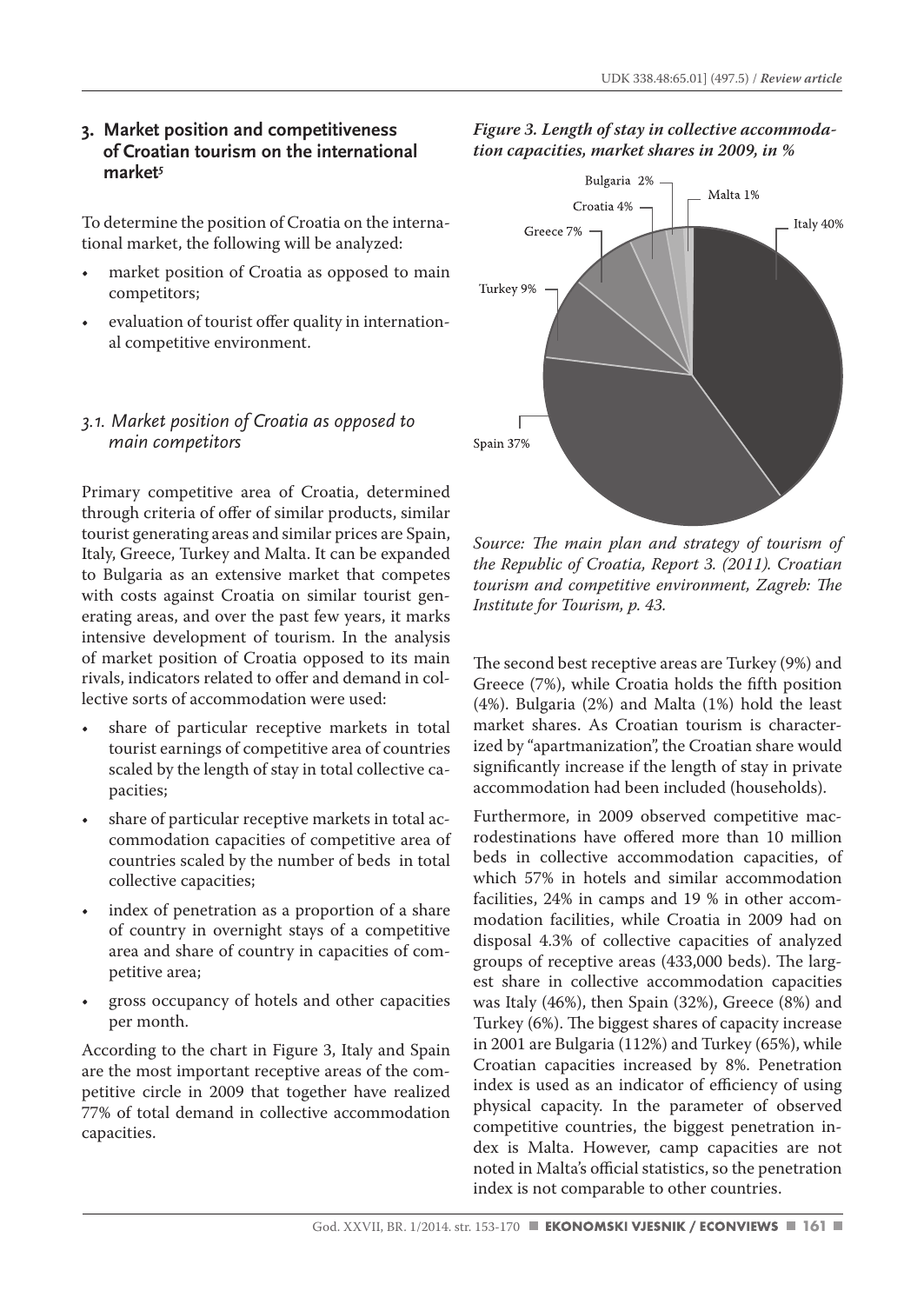

# *Figure 4. Penetration indexes of total collective accommodation in 2001, 2005, and 2009*

*Source: The main plan and strategy of tourism development of the Republic of Croatia, Report 3. (2011). Croatia tourism and competitive environment, Zagreb: The Institute for Tourism, p. 47 .*

Thus, without Malta in the analyzed competitive area, Turkey has the highest penetration index, by realizing almost 50% higher share in 2009 in overnight stays than capacities. Except Turkey, only Spain has an above average penetration index (115), therefore, its share of overnight stays is 15% higher than the share of capacities.



100%

Below average efficiency in using capacity in 2009 was realized by Italy, Greece, Bulgaria and Croatia. Croatia had better results than Italy, Greece and Bulgaria in 2005 and 2009 *(Figure 4)*.

Monthly gross utilization of hotel facilities indicates the present problem of seasonal visits in all competitive countries. Seasonal character was most pronounced in Croatia in 2010 when the biggest utilization of hotels and similar capacities was recorded in July and August, and the least from December until March, in comparison to observed competitive countries. At the same time, Spain and Italy had the least utilization during the summer months. In comparison to other countries, Italy recorded the least utilization during the whole year, while Spanish hotels and similar capacities recorded above average utilization from October to April *(Figure 5)*.



Source: The main plan and strategy of tourism development of the Republic of Croatia, Report 3. (2011). *Croatia tourism and competitive environment, Zagreb: The Institute for Tourism, p. 48.*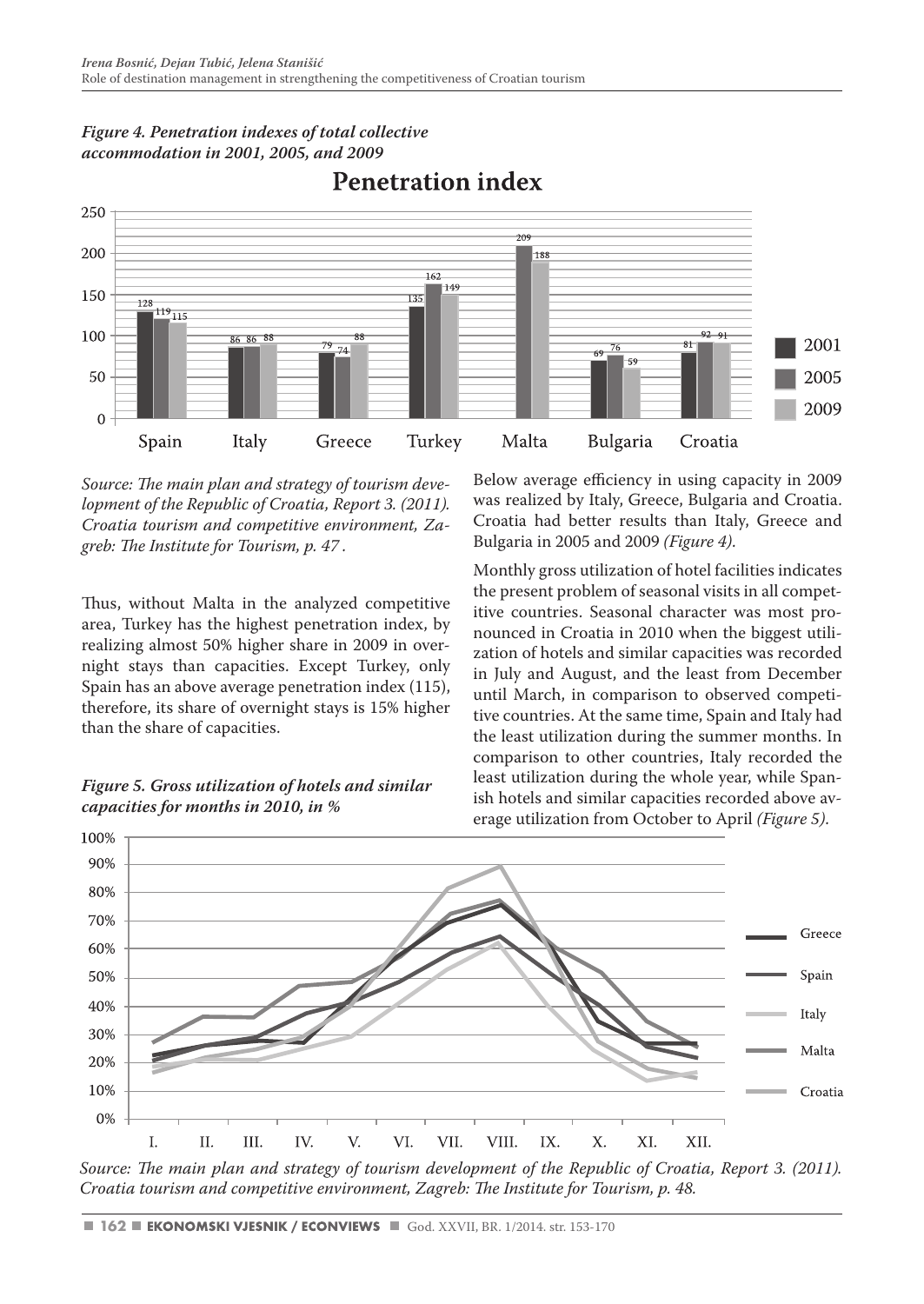# *3.2. Evaluation of the quality of tourist offer in international competitive environment*

The evaluation of Croatian tourist offer in the international environment is based on the opinions of tourists who stayed in commercial forms of accommodation in Croatian coastal destinations during the summer seasons of 2004, 2007 and 2010. The evaluation is a reflection of a comparison of Croatian offer and destinations visited previously. Tourists evaluated 17 elements of offer on the scale: better in Croatia, same as in Croatia and worse in Croatia:

- traffic accessibility;
- image and social values: image of the country, safety, hospitality;
- preservation of nature: beauty of the countryside, urban and architectural harmony of the destination, ecological preservation, destination cleanliness;
- information and presentation: information quality of the destination, presentation of cultural heritage;
- content: fun, sport, recreation and shopping possibilities;
- hospitality: quality of accommodation offer, hospitality and its variety;
- value for money of the whole stay.

The quality of tourist offer is graded in contrast to Spain, France, Italy, Greece and Turkey. By comparing the scale: better in Croatia, same as in Croatia and worse in Croatia or the relative share of tourists which have graded particular elements better or worse in Croatia and their changes from 2004 to 2010 analysis has indicated the quality of particular aspects of Croatian tourist offer compared to its main competitors in the analyzed period. Regarding the analysis of collected data, the following can be concluded:

Perception of tourists is that Spain and Italy are equally available to tourist generating areas as is Croatia, while France is perceived more available in terms of traffic than Croatia. As opposed to Greece and Turkey, the perception of Croatia, with a relative increase in 2010, is that it is more available.

- As opposed to the majority of its main rivals, Croatia has amended the relative perception of image. While the image of Croatia in 2004 was worse than all of its main rivals, except Turkey, in 2010, more tourists have graded the image of Croatia better than that of Spain, Italy and Greece.
- Sense of security and hospitality are elements of offer that traditionally have given Croatia an advantage over its rivals.
- Beauty of the landscape, ecological preservation and cleanliness of destination, urban and architectural harmony of Croatian destinations are elements of offer that favour Croatia over its rivals. Croatia fared better in 2010 than in 2007, with tourists awarding beauty of the landscape and cleanliness of the destination higher marks. This additionally increased Croatia's advantage in these elements.
- Urban and architectural harmony of Croatian destinations is by the tourist's perception equal to its rivals. Ecological preservation represents the element of offer in which the visitors grade Croatia better than its competitors, but Croatia's advantage in 2010 has systematically decreased as opposed to Spain, France and Greece.
- Regarding information quality of a destination, Croatia is behind as opposed to Spain, France and Italy, although it has considerably improved since 2004.
- The majority of tourists, despite the slight advantage of Spain, France, Italy and Greece, consider equal quality of presentation of Croatian cultural inheritance as opposed to the main competition.
- Contents and variety, fun, sport and shopping possibilities are traditionally critical points of the Croatian tourist offer. Although Croatia has improved its service quality through the years, it is not enough to change the relative position of Croatia as opposed to its competitors. In addition, the perception of all three elements of offer in 2010 has worsened as opposed to its competitors (the number of tourists who awarded particular elements lower marks in Croatia increased while at the same time the number of tourists who awarded particular elements higher marks in Croatia decreased). In 2007, Croatia was perceived to be at the same level as or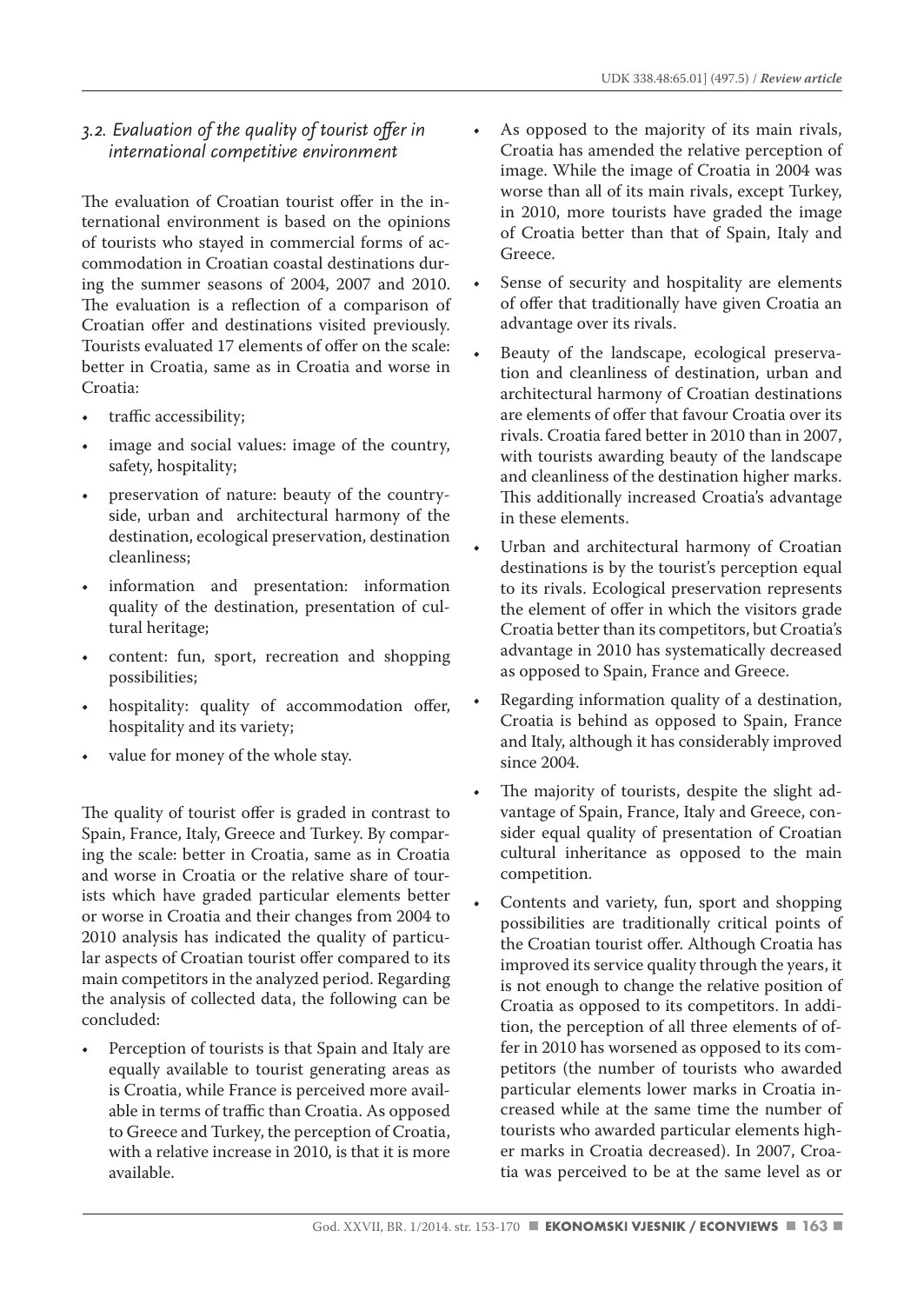above Turkey, in terms of its offer of fun, sport and shopping, while in 2010, its competitiveness recorded a heavy fall, especially in terms of its offer of fun and shopping possibilities.

- Higher quality of hospitality industry in Croatia did not change the relative position of Croatia in comparison to other countries. During the analyzed period, the perception of the quality of accommodation, food and drink offer in Croatia relative to other countries has not changed. The only exception is its position relative to Turkey. The varied hospitality services in Croatia equalled that of competitive countries, although Croatia's position in this respect slightly deteriorated in 2010 in comparison to 2007.
- A stay in Croatia offers a greater perception of value for money than in competitive countries. In 2010, the perception of value for money in Spain and Greece has reached that of Croatia, while Turkey has managed to offer the tourism market a set of offers with greater value.

# *4. Challenges of destination management in Croatia regarding entering the European tourist market*

The European tourist market shows an increase in diversification and innovation of the tourist products. The tourist market is dynamic and exceptionally competitive; therefore, the survival of such a market depends on the implementation of modern trends, which identify the fluctuations of market demands, new market opportunities, fields of investments, and infrastructural necessities. The pivotal role in further development and profiling of European tourism includes the following trends: (Alkir Radnić, 2009)

- Global standardization trend and increasingly growing brand marketing;
- Europe as the largest global tourist generating area and receptive destination;
- Process of investing capital consolidation and general dominance of multinational companies;
- Continual growth of accommodation standards;
- New dietary requirements in the food services;
- Mass application of new technologies;
- Dominance of large-scale business companies in the air-travel industry;
- Use of railroad transport systems,
- Diminishing use of individual transport during long-term vacations.

The above-mentioned modern trends of tourism must be applied in order to shape tourism policies and management, by means of long-term planning, flexible pricing policies that suit the demands of the increasingly higher marketing competition, and application of focused aggressive marketing designed for specific consumers market segments. Joining the European Union has had multiple effects on the Croatian tourist industry, namely: (Kunst, 2012)

- EU membership implies a certain degree of free advertisement, which positively effects the general public image of the new membership countries, therefore producing a considerable increase in interest for tourist destinations in such countries;
- EU membership implies the opening of air traffic space and the increased interests of air-travel companies, which results in simpler, more comfortable, more flexible and cheaper arrivals in such countries;
- EU membership means an increased market competitive advantage for domestic tourist companies, resulting in higher quality services, and also has significant effects on price-forming;
- EU membership implies new investments in the public infrastructure, which has a pollution free environment positive effects on private capital development investments of accommodation and other tourist services;
- EU membership ensures the legal application of new, significantly higher operational standards, especially regarding consumer rights and the quality of work equipment and raw materials.

Croatia stands out as one of the most significant destinations in the European microregion of the Mediterranean region. According to the projected fluctuations of the average yearly growth rates of Mediterranean international tourist visits *(Figure 6)*, Croatia will have the greatest increase (8.4%), followed by Montenegro (8.3%) and Turkey (5.5%). France, Spain, Italy and Greece will remain the most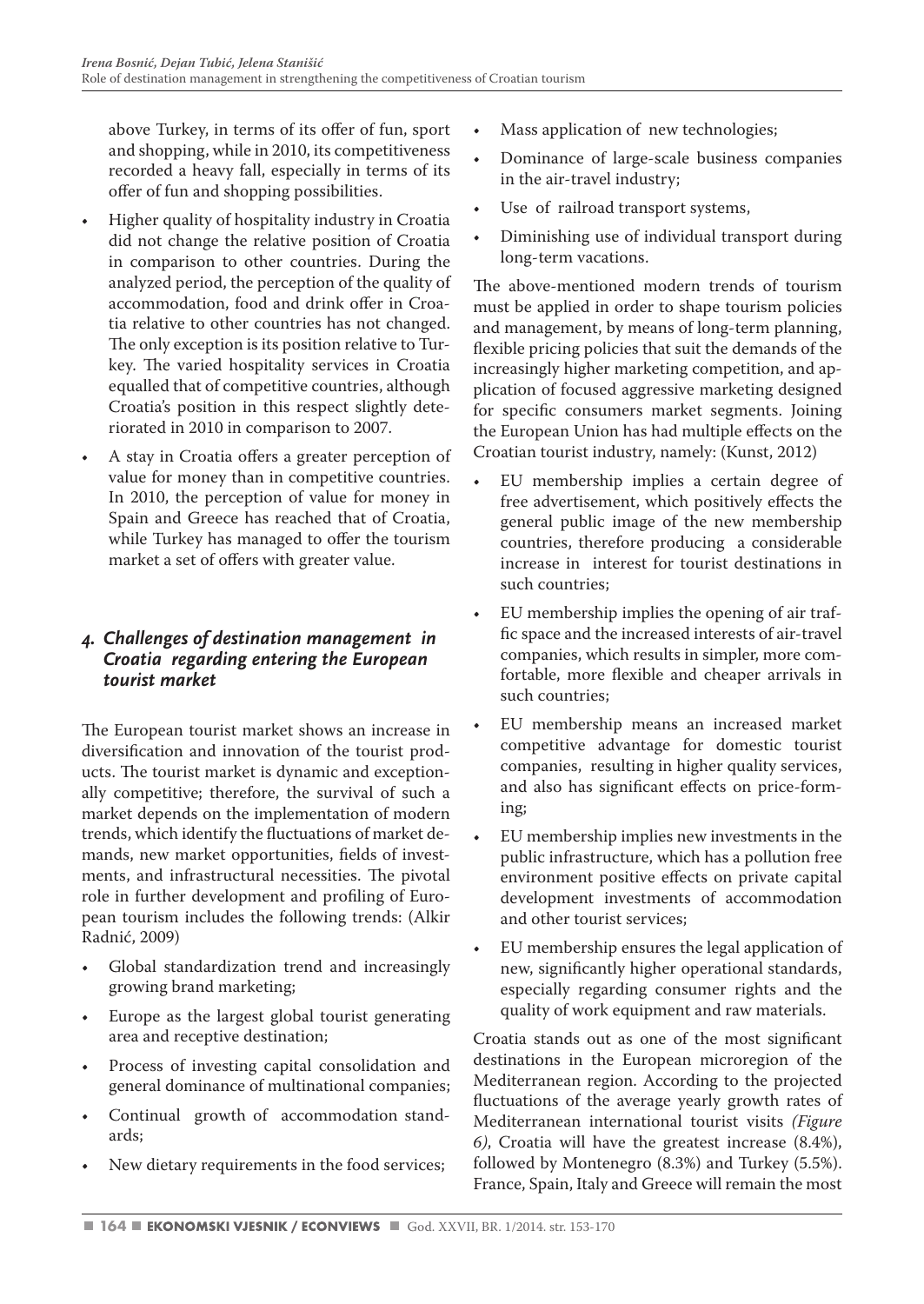important Mediterranean area destinations in 2020, but these countries will have below-average growth rates of between 2.1 % and 2.6% per year, eventually resulting in a decrease of their market shares.

Croatia has been recognized by the European Union as the most important tourist destination with the greatest potential for further growth. Therefore, the destination management task must be to fully utilize that potential for its own benefit, using the EU values of sustainable development and competitive strategies. Croatia currently shows a lack of awareness for the necessity of strategic tourist destination management due to insufficient knowledge in the field of tourist development, inadequate organizational and managing skills of government officials, socially irresponsible and short-term oriented development management, lack of entrepreneurial enthusiasm among the local population, and insufficient co-operation and mutual understanding between various members of the development process, especially between public officials, tourist companies and private entrepreneurs (Kunst, 2012).

### *Figure 6. Average yearly growth rates of international visits in the Mediterranean region 1995- 2020 (percentages)*

Due to these reasons, a large number of Croatian<br>tourist destinations still suffer from insufficient tourist destinations still suffer from quality of destination management. Considering the lack of suitable, documented planning, and the fact that even when such planning exists, it is implemented incorrectly, it is very difficult to establish a positive tourist development environment, which could produce the best possible use of available destination resources and compliance to demand trends. Moreover, the lack of co-operation between key development members results in the inability to create a complete destination value chain, and the creation of important preconditions for offering a wide range of various tourist experiences, which are crucial to strengthening the marketing competition of the original tourist products in numerous Croatian tourist destinations. Changes in demand trends result in the need for an increasingly larger number of different members of destination value chain creators. They may have different approaches, sometimes even mutually conflicting visions and goals of the tourist destination development. In most local tourist destinations, besides the above-mentioned complex conditions, the considerable problem of tourist development management is a lack of leadership that should provide development guidance and co-ordination.



*Source: Main plan and strategy of tourism development of the Republic of Croatia, Report 2. (2011). Global quantity and quality trends in the tourist market and marketing opportunities, Zagreb: The Institute for Tourism, p. 13.*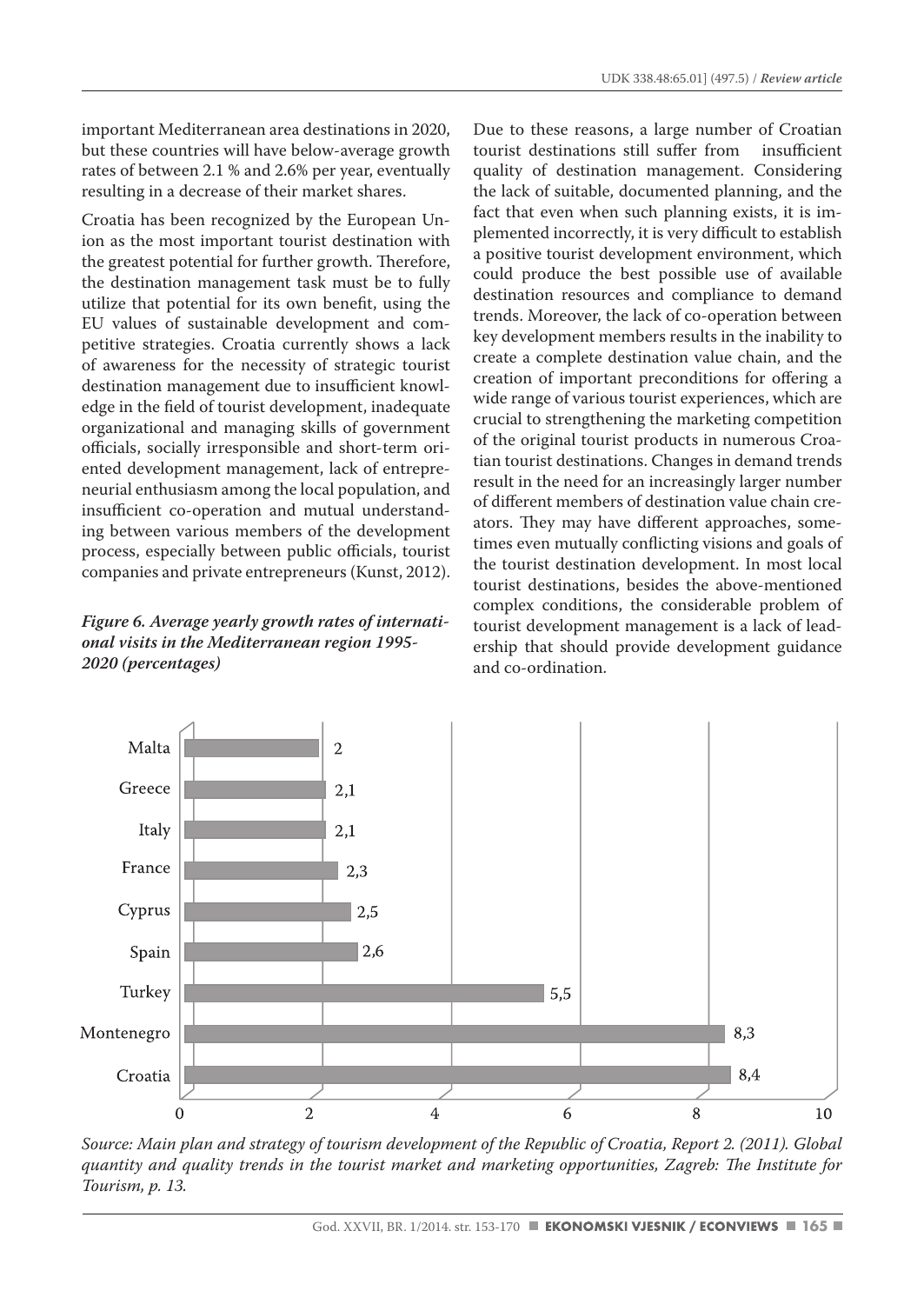In the future, Croatia must apply long-term strategies of sustainable tourist development to ensure that tourist activities will produce the greatest possible benefits for all participants in the tourist service business. Such strategies should include the fact that Croatia has a significant advantage over many of its competitors, having a large number of still intact natural and cultural values, which offer a wide-range potential for future sustainable development. The competitive advantage on the dynamic tourist market should be achieved by originality, which tourists seek and recognize, thus producing higher profits for tourist companies. The influence of numerous different and mutually dependant factors on political, economical, legal, environmental protection and technology areas are reshaping the fundamental aspects of customer segments, product offering and management, which form the very essence of tourist industry values. Further development of Croatian tourist market competitive advantages especially depends on the following:

- Opening new markets;
- Product development;
- Environmental protection;
- Development of new communication and sales skills;
- Development of new and innovation of existing management modes.

Future development and growth of Croatian tourism and strengthening of competitors' advantages will largely depend on the willingness to accept the changes, and on the capability to fully comprehend the above-mentioned opportunities given by entering the European tourist market. New macroeconomic conditions of Croatia as a tourist destination, increasingly dynamic changes of customer demands in the global tourist market, and rising economic and political instabilities on both a global and European scale, are all factors that deem necessary the strategic planning of the future development of tourism in Croatia and setting clear development directions and operational strategies. Tourism development strategy of the Republic of Croatia covering the period until 2020 was adopted for establishing the key activities of tourist policies, directed toward the insurance of production, institutional, organizational and human resources conditions necessary for improving Croatian tourist destinations competitive capabilities. The strategy represents a general conceptual framework that provides for the following: (Tourism 2020 development strategy)<sup>6</sup>:

- Co-ordinated actions of the tourism policy developers and continuous consistency in tourist management;
- General acceptance of Croatian tourism key directions as preconditions for better local and international investment marketing;
- Target-oriented development-investment process and efficient use of EU development funds.

Tourism 2020 development strategy is based on the analysis of the current development key indicators, and takes into consideration development limitations and possibilities derived from relevant global development trends. Moreover, it highlights the key factors for success that the tourist policies should focus by 2020. This strategic document will create the necessary preconditions for long-term sustainable and competitive tourist development in Croatia. In addition, to achieve an equal competition level in the new conditions, it is necessary to increase the competitiveness of Croatian tourism, which should be primarily accomplished by establishing an efficient destination management. It will encourage the development of small and mid-size businesses, implement new technologies, increase public standards and infrastructural modernization, manage protecting the environment regarding long-term sustainable tourist development, and invest in the education of future internationally competitive management and educational programs.

# *5. Closing arguments*

Modern tourism demands not only acceptance of changes, but also the ability to predict them, thus staying ahead of the competitors. The focus is on development of competitive advantages and elements that ensure the better positioning of a tourist destination on the desired market segment. It is necessary to build the original image of destination, lifting it above its numerous competitors. This principle applies on both global and local levels. Croatia is already a desirable tourist destination. Now that it has become a part of the EU, it must continually improve the quality of tourist services, and preserve its national identity, heritage and uniqueness. Croa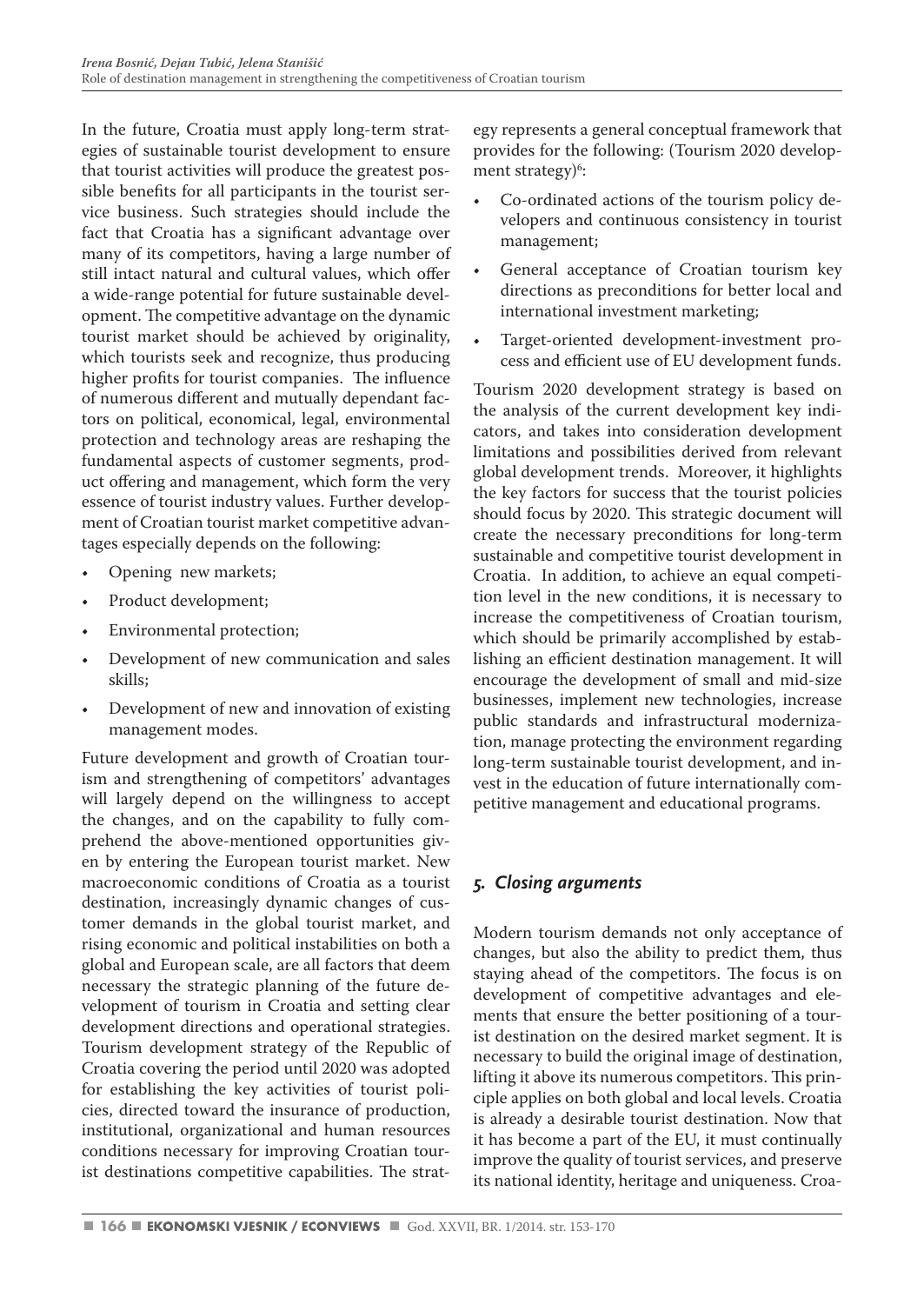tia should present itself as a quality destination not only for the classic seaside vacation; rather, it should also have selective, specific tourist offers, different from those provided by competitors' European destinations.

An analysis and rating of Croatia compared to its main competitors (Spain, France, Italy, Greece and Turkey) show that the main advantages of Croatian tourist destinations are a sense of security and the hospitality of locals, followed by the beauty of nature, ecological preservation and a pollution-free environment, and urban design and architectural masterpieces. Furthermore, tourists perceive vacationing in Croatia has a better value for money than vacationing in competitive countries. Regardless of strong competition in the Mediterranean region, Croatia could in the next decade become one of the best and most successful European Union tourist destinations, doubling the number of tourists, and increasing the quality of tourist offer, thus increasing the average tourism income by 50%. This can be made possible by executing correct strategies and establishing destination management whose primary task should be the implementation of a professionally made marketing plan, which will increase a positive perception and image of Croatia in the market of high-income tourists in Europe. Destination management should also create new tourist products, shaped according to the needs of particular market segments, thus ensuring the extension of the tourist season and increasing the competitiveness of Croatian tourism among its Mediterranean region competitors.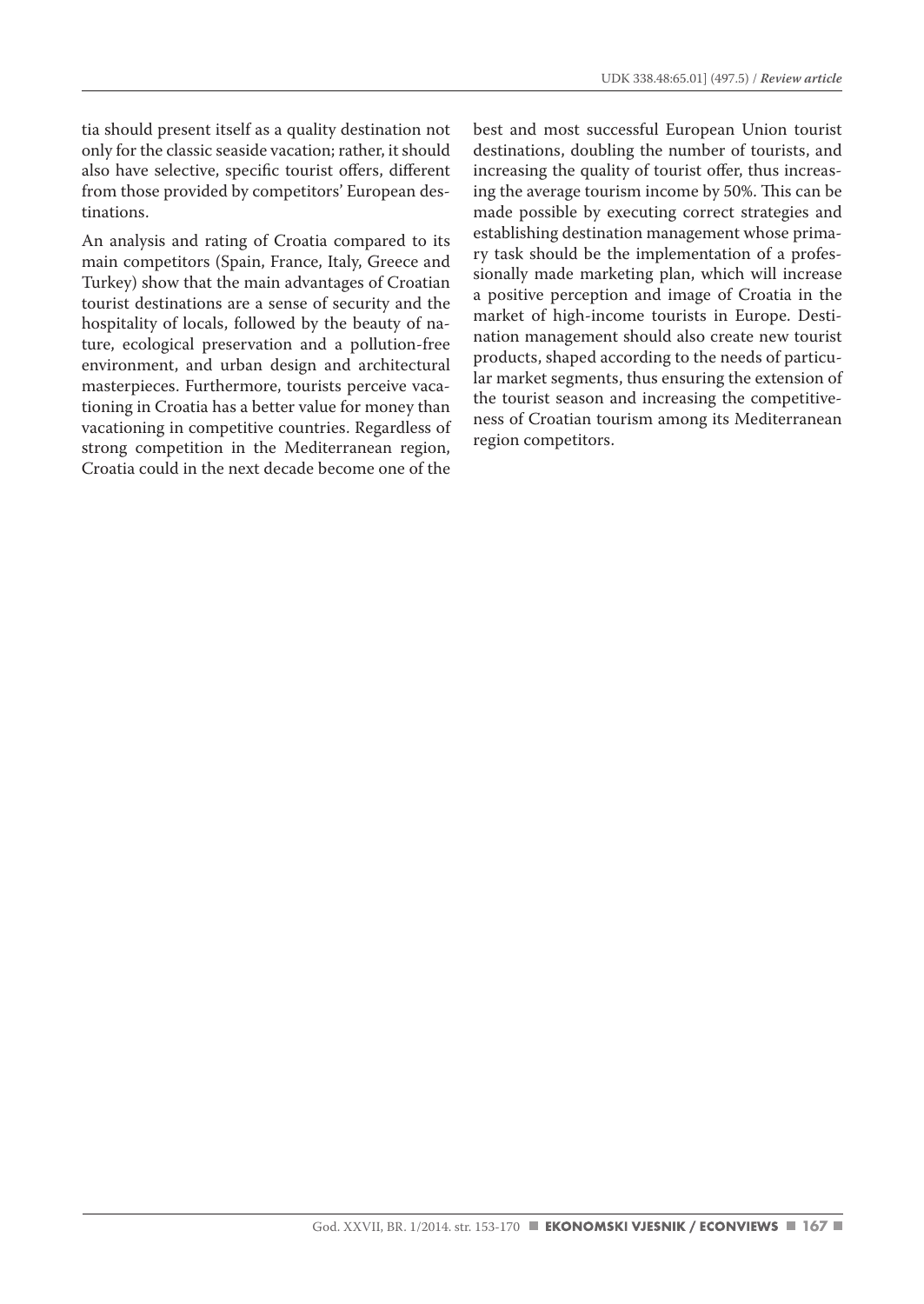# **References**

- 1. A Practical Guide for Tourism Destination Management, WTO, 2007, available at: (http://www.tdmszovetseg.eu/files/\_tdmsz/download\_files/12/unwto\_practicalguide.pdf)
- 2. Alkir Radnić, R. (2009). Turizam u Europskoj uniji. Opatija: Fakultet za turistički i hotelski menadžment.
- 3. Bartoluci, M. (1997). Funkcije menadžmenta u upravljanju kvalitetom u turizmu. Acta turistica, vol. 9, no. 1., pp. 46-57.
- 4. Bartoluci, M. (2013). Upravljanje razvojem turizma i poduzetništva. Zagreb: Školska knjiga.
- 5. Bartoluci, M., Čavlek N., i sur. (2007). Turizam i sport razvojni aspekti. Zagreb: Školska knjiga.
- 6. Blažević, B. (2007). Turizam u gospodarskom sustavu. Opatija: Fakultet za turistički i hotelski menadžment.
- 7. Blažević, B., Peršić, M. (2009). Turistička regionalizacija u globalnim procesima. Opatija: Fakultet za turistički i hotelski menadžment.
- 8. Čavlek, N., Bartoluci, M., Prebežac, D., Kesar, O., i sur. (2011). Turizam: Ekonomske osnove i organizacijski sustav. Zagreb: Školska knjiga.
- 9. Cerović, Z. (2010). Hotelski menadžment. Opatija: Fakultet za menadžment u turizmu i ugostiteljstvu.
- 10. Certo, S. C., Certo, S. T. (2008). Moderni menadžment. 10. izdanje, Zagreb: Mate d.o.o.
- 11. Cetinski, V. (2009). IQM Integrirani menadžment kvalitete turističke destinacije, in Blažević, B., Peršić, M. (eds.) Turistička regionalizacija u globalnim procesima. Opatija: Fakultet za turistički i hotelski menadžment, p. 199.
- 12. Čorak, S. i dr. (2011). Izazovi upravljanja turizmom. Zagreb: Znanstvena edicija Instituta za turizam.
- 13. Dulčić, A., Petrić, L. (2001). Upravljanje razvojem turizma. Zagreb: Mate d.o.o.
- 14. Geić, S. (2010). Menadžment selektivnih olika turizma. Split: Sveučilište u Splitu.
- 15. Glavni plan i strategija razvoja turizma Republike Hrvatske (2011). Izvještaj 2. Globalni kvantativni i kvalitativni trendovi na turističkom tržištu i tržišne prilike, Zagreb: Institut za turizam.
- 16. Glavni plan i strategija razvoja turizma Republike Hrvatske (2011). Izvještaj 3. Hrvatski turizam i konkurentsko okruženje, Zagreb: Institut za turizam.
- 17. Gržinić, J., Saftić, D. (2012). Approach to the development of destination management in Croatian tourism. Management: Journal of Contemporary Management Issues, vol.17, no. 1., pp. 59-74.
- 18. Ivanović, V. (2009). Pojmovno određenje regije i turističke regije, in Blažević, B., Peršić, M. (eds.) Turistička regionalizacija u globalnim procesima. Opatija: Fakultet za turistički i hotelski menadžment, p. 39.
- 19. Krešić, D. (2007). Tourism destination attractiveness factors in the function of competitiveness. Acta turistica, vol 19., no. 1., pp. 45-82.
- 20. Križman Pavlović, D., Živolić, S. (2008). Tourism destination marketing management: status and prospects in Croatia. Ekonomska istraživanja, vol. 21, no. 2., pp. 99-113.
- 21. Križman-Pavlović, D. (2008). Marketing turističke destinacije. Pula: Sveučilište Jurja Dobrile u Puli, Odjel za ekonomiju i turizam "Dr. Mijo Mirković".
- 22. Križman-Pavlović, D. (2008). Marketing turističke destinacije. Pula: Sveučilište Jurja Dobrile u Puli, Odjel za ekonomiju i turizam "dr. Mijo Mirković", p. 61.
- 23. Kunst, I. (2012). Hrvatski turizam i EU integracije. Zagreb: Znanstvena edicija Institut za turizam.
- 24. Magaš, D. (2003). Management turističke organizacije i destinacije. Opatija: Fakultet za turistički i hotelski menadžment.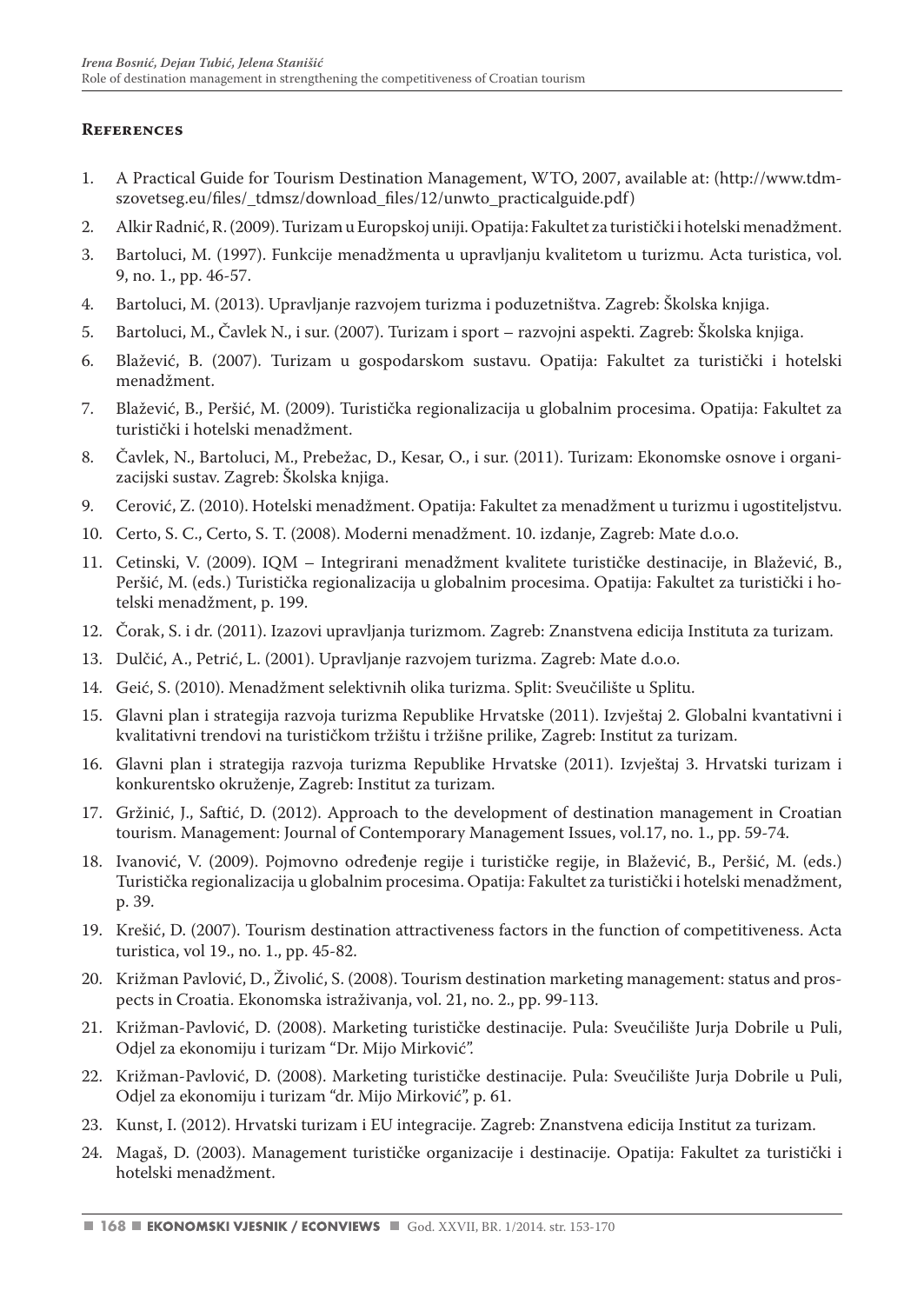- 25. Magaš, D. (2008). Destinacijski menadžment modeli i tehnike. Opatija: Fakultet za menadžment u turizmu i ugostiteljstvu.
- 26. Petrić, L. (2011). Upravljanje turističkom destinacijom-načela i praksa. Split: Ekonomski fakultet.
- 27. Strategija razvoja turizma do 2020., available at: http://www.mint.hr/default.aspx?id=9504
- 28. Vukonić, B., Čavlek, N. (2001). Rječnik turizma. Zagreb: Masmedija.
- 29. Weihrich H., Koontz H. (1998). Menadžment. Zagreb: Mate d.o.o.
- 30. Zakon o turističkim zajednicama i promicanju hrvatskog turizma, NN 152/08

#### **(Endnotes)**

- 1 Practical Guide for Tourism Destination Management, WTO, 2007
- 2 Zakon o turističkim zajednicama i promicanju hrvatskog turizma, NN 152/08, čl. 2
- 3 Zakon o turističkim zajednicama i promicanju hrvatskog turizma, NN 152/08, čl. 3
- 4 Zakon o turističkim zajednicama i promicanju hrvatskog turizma, NN 152/08, čl. 18
- 5 In the analysis of market position and competitivenss of Croatian tourism, the data from the following documents were used: The main plan and strategies of tourism of the Republic of Croatia, Report 3. Croatian tourism and competitive environment, The Institute for Tourism, Zagreb, 2011.
- 6 Strategija razvoja turizma do 2020., dostupno na: http://www.mint.hr/default.aspx?id=9504